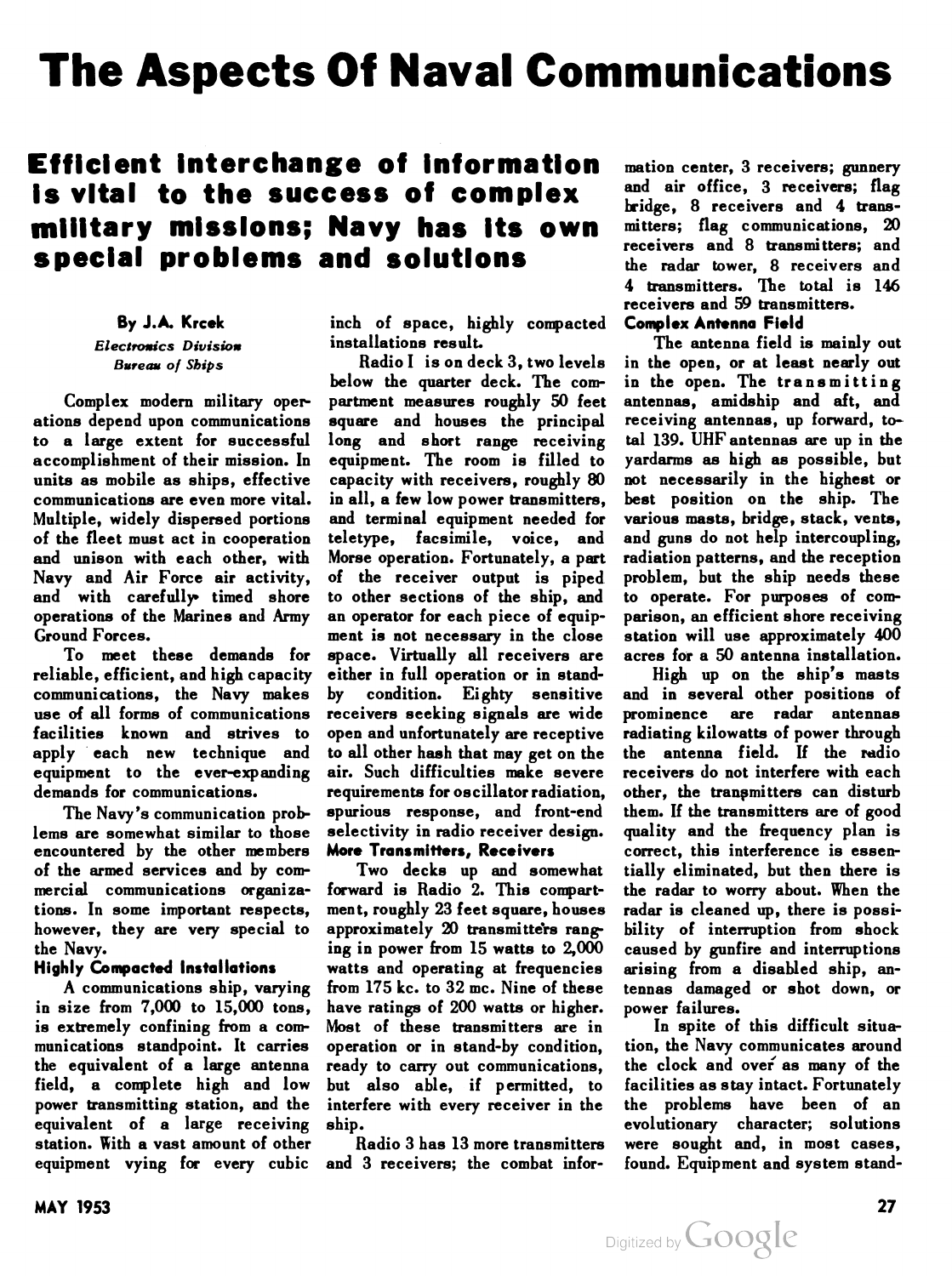

TELEGRAPH MULTIPLEX SET AN/FGC-5 and associated teletype equipment.

ards have been established which seek to guarantee that each step or change is a forward one; as the amount of equipment is increased, the quality of equipment is corre spondingly improved.

#### Improved Circuit Design

To permit this large number of receivers to operate adjacent to each other and close to high power transmitters, continuous stress has been placed on improvement of receiver front-end selectivity. When use of improved components and improved circuit design is insuffi cient, the needs for sensitivity are compromised to the degree needed to achieve desired selectivity. Spurious responses can play havoc in the typical shipboard communica tion installation. In each new receiver design, spurious response requirements are increased by dictating use of a special IF frequency or a particular circuit arrangement for deriving the desired\* heterodyne frequencies.

Physical size and weight of receivers must be minimized. By a reduction in size, operational re

quirements for more circuits and greater numbers of equipment can be met. Reduction in weight may seem like a costly luxury when ships, measured in many thousands of tons, are being dealt with. But even now weight and moment com pensation, the factors which in fluence the stability of ships, must be carefully considered each time a piece of equipment is added to the ship's allowance. The lighter the equipment, the less is the problem of its placement.

As a higher degree of excellence is sought, many services such as long range teletype or facsimile deserve specially designed re ceivers, having precisely the desired electrical characteristics and the simplicity inherent in single purpose equipment. The optimized design makes the operation more automatic. Simplicity makes the operation more fool-proof.

#### Emission Reduced and Purified

Radio transmitter characteristics are carefully controlled to purify emission and reduce band width of emission. Accuracy of frequency

setting and frequency stability requirements are increased each time equipment development is under taken to reduce interference between channels and to permit closer spacing of channels. The ultimate, not yet reached, is to derive all transmitter frequencies and possibly even receiver oscillator frequencies from a single ship's frequency standard and a synthesizer or slave oscillator arrangement. By this method the relative accuracy of settings of the equipment would be extremely high and the possibility of mutual interference minimized.

In terminal equipment design. emphasis is placed on making the maximum possible use of signal energy in reception of radio signals. A shipboard receiving terminal is considerably handicapped; it must contend with less efficient antenna installation than on shore; it must contend with relatively high noise levels emanating from the numerous electrical and electromechanical elements that make up a modern fighting vessel; and as pointed out before, it must operate in presence of extremely strong fields of closely located high power transmitters.

Receiver facsimile and teletype converters, for example, must be precisely tailored, not only for the job of making best use of a weak signal but also for making best use of a weak signal in presence of a variety of interfering signals. This latter condition will sometimes dictate design that is not clearly understood unless there is aware ness of all factors involved.

Antenna multicoupling techniques have been improved recently to permit multiple use of antennas by several transmitters and, in some instances, transmitter and receivers. Fundamentally the multicouplers consist of multiple tunable band pass filters which pass only a desired band of frequencies from a transmitter to an antenna. For re ceiving purposes they pass a certain band of frequencies from the antenna to the receiver.

Digitized by **Google** 

#### 28 BUSHIPS JOURNAL